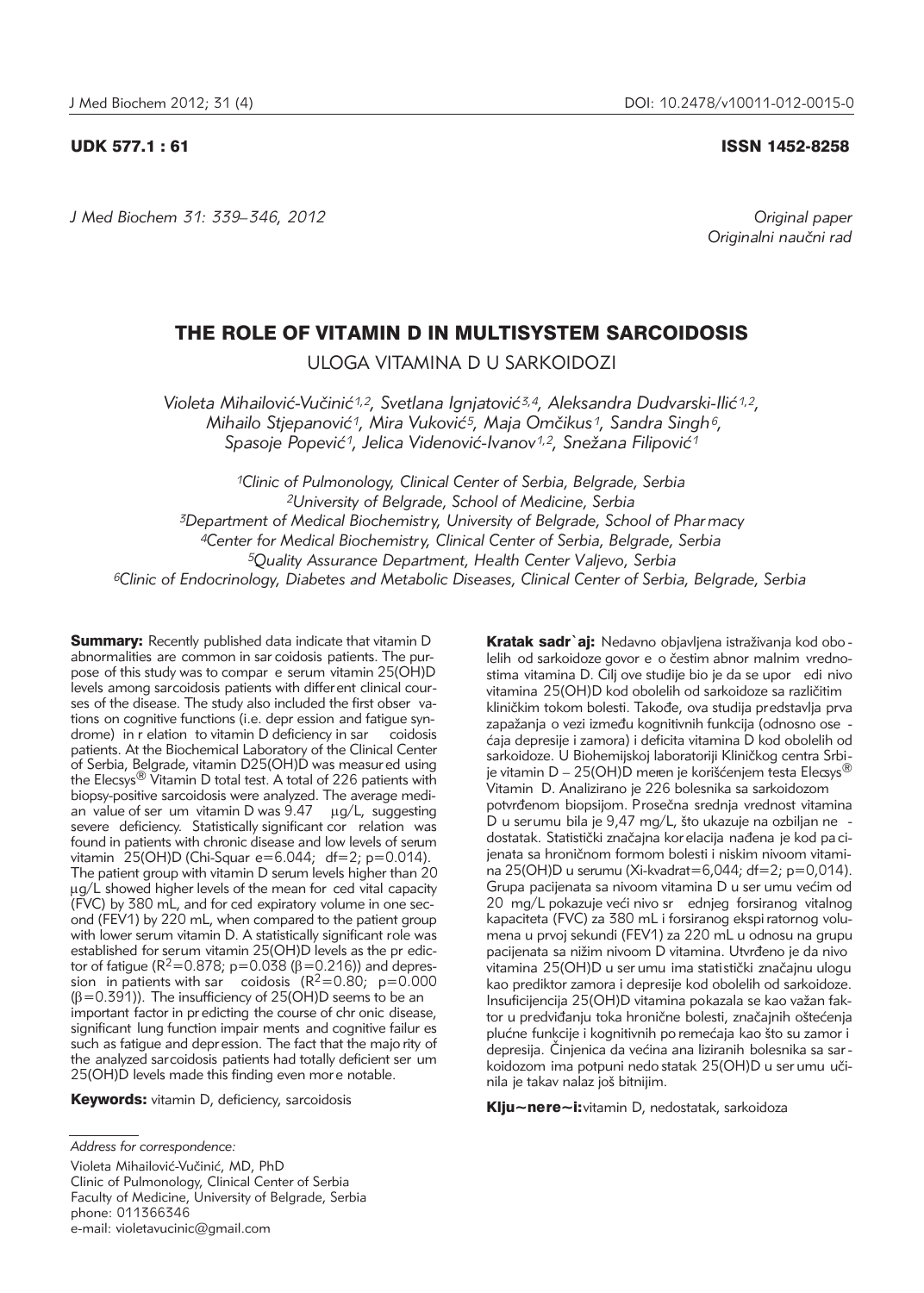# Introduction

Sarcoidosis is a multisystem granulomatous disease characterized by non-caseating granulomas infiltrating the affected or gans. The disease pr edominantly involves the lungs, lymph nodes and skin, organs that are the entry points for many immunologically active factors. The cause of the disease and the prognosis are unknown. The diagnosis is usually made on the basis of clinical pr esentation and radiological imaging and definitely confir med by histologic evidence of non-caseating granulomas in the absence of other possible causes of sarcoid-like granulomas (1).

There are some important reflections associated with vitamin D in sarcoidosis; the observations are not due merely to secondar y osteoporosis or calcium metabolism disorders, as would be expected, but to immune response in general, thus leading inevitably to the discussion on vitamin D and its role not only in bone health issues in sar coidosis but beyond. R ecently, many effects of vitamin D have been shown to occur outside the feedback contr ol of the osseous – endocrine loop; these effects ar e also independent from serum calcium, phosphorus or PTH levels (2).

The relation of vitamin D and human health has been attracting much interest of late. The number of publications reveals the vitamin D deficiency has been associated with many non-skeletal conditions such as cancer, autoimmune diseases, metabolic syndr ome, cardiovascular diseases and r espiratory disorders (3, 4). Large prospective clinical studies of autoimmune diseases like RA (5) and type I diabetes (6) pr opose an important role for vitamin D as a regulating factor in autoimmune diseases; on the contrar y, up to date, this role of vitamin 25(OH)D has not been well studied in sarcoidosis.

The purpose of this study was to compare serum vitamin 25(OH)D levels among our sar coidosis patients with different clinical courses of the disease in relation to vitamin 25(OH)D levels among cases. The study also included the first obser vations on the neuropsychological functions (i.e. feeling of de pression and the fatigue syndr ome) in the light of vitamin D deficiency in sarcoidosis patients.

# *Vitamin D in sarcoidosis – historical glimpse*

Vitamin D was discover ed as a dietar y constituent (from cod liver oil) that helped in pr otecting against and healing the bone disease known as rickets (3–6). In humans and other mammals vitamin D is also made in the skin by exposur e to sunshine, hence its nickname »the sunshine vitamin«. Vitamin D insufficiency related to chronic diseases has beco me a worldwide problem (7–11).

The relationship between vitamin D and sarcoidosis was first r ecognized by Harrell and Fisher in 1939 (12). They described the occur rence of hypercalcemia in 6 of 11 patients with sar coidosis. More than seven decades ago, these authors made thr ee important observations:

- 1. Hypercalcemia is a feature of sarcoidosis
- 2. Consuming a vitamin D rich diet r esults in worsening hypercalcemia
- 3. Vitamin D might be related to calcium abnormality in sarcoidosis.

Twenty years later, Henneman et al. (13) observed that the clinical manifestation of hypercalcemia in sarcoidosis is a form of vitamin D intoxication, and thus established that the hormone is produced at an extrarenal site. Despite the normal physiological conditions under which the synthesis of calcitriol occurs entir ely in the kidney, Singer and A dams (14) showed that it is the calcitriol [1,25(OH)2D] which causes hypercalcemia in sarcoidosis and that macrophages from patients with active sarcoidosis are the synthetic source of the hormone.

### *Vitamin D and sarcoidosis – novel obser vations*

Recently published data indicate that in sar coidosis patients vitamin D abnor malities are common. The majority of patients with sar coidosis have symptoms associated with vitamin D deficiency such as: symptomatic osteomalacia with bone pain, the sensation of fatigue and exhaustion (15, 16). A r ecent review by Burke and co -workers (17) evaluated the levels of vitamin D in patients with sar coidosis. They found that 49% of patients had vitamin D levels below 10 ng/mL. Although most of the patient population was vitamin D deficient, 71% of patients had nor mal values of the active for m of vitamin 1,25(OH)2D. In patients with sarcoidosis (most of them) there are normal serum levels of active calcitriol but low levels of inactive vitamin 25(OH)D (18).

#### *The role of vitamin 1,25(OH)2D in sarcoidosis*

The raised levels of calcitriol in sar coidosis may represent a favorable response, thus emphasizing the immunor egulatory properties of vitamin 1,25(OH)2D (19).

High affinity r eceptors for calcitriol–vitamin D receptors (VDRs) are present on dendritic cells, lymphocytes and macrophages – the key immune effector cells in sar coidosis. Calcitriol has been shown to downregulate the activation and pr oliferation of lymphocytes through inhibition of interleukin-2 (IL-2) and interferon-gamma  $(IFN-y)$  (20). Cytokines such as IFN- $\alpha$  are also produced by dendritic cells at the site of inflammation. The expr ession of IFN- $\gamma$  is downregulated by vitamin D which may have a task to decrease inflammation in patients with autoimmune disease (21). The same may be possible in patients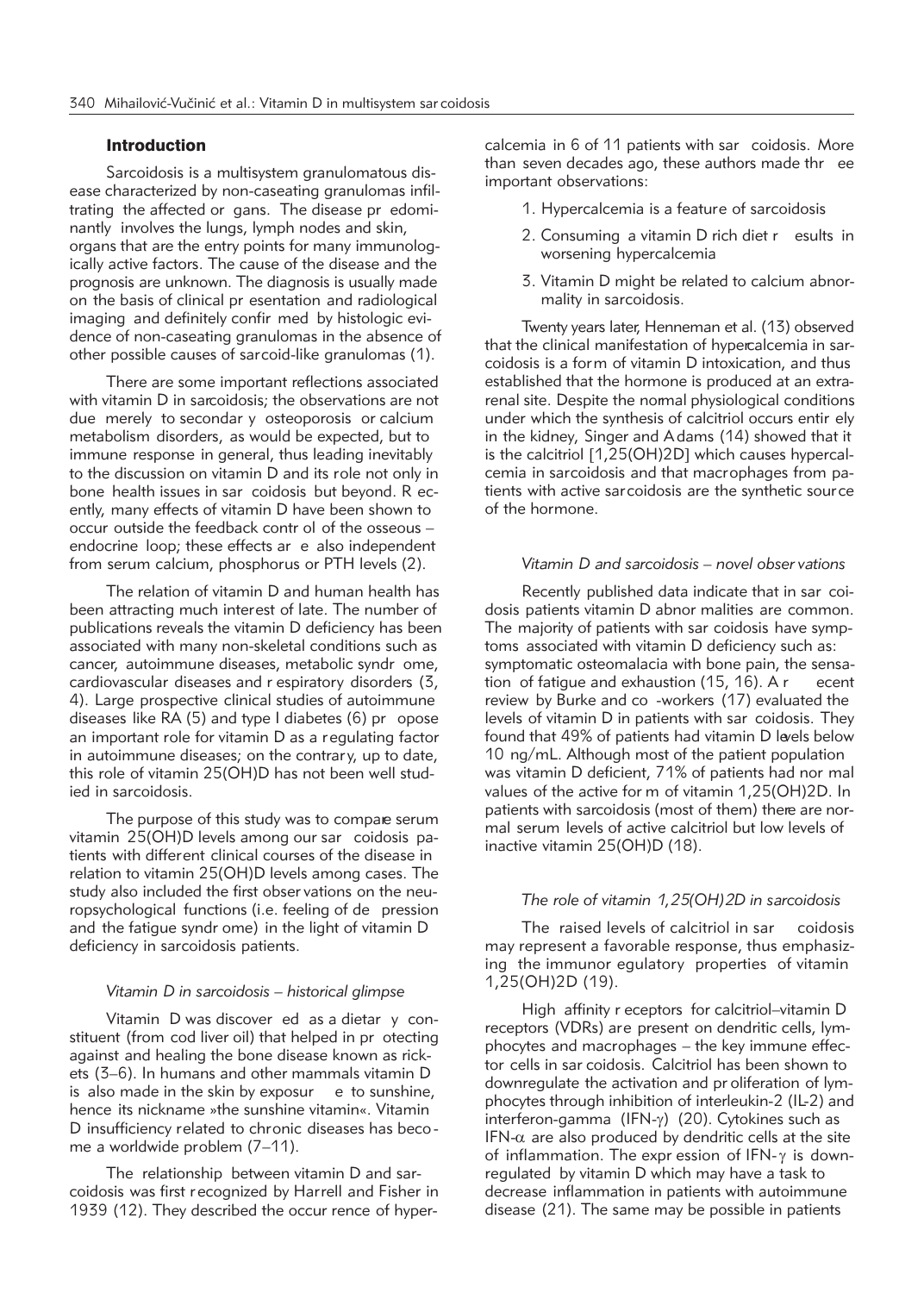with sarcoidosis; however, these mechanisms have not been completely elucidated yet in sar coidosis.

The vitamin 1,25(OH)2D is released by the sarcoid granulomas, the sites of autonomous conversion of vitamin 25(OH)D to vitamin 1,25(OH)2D. The level of calcitriol is positively cor related with the disease activity (21, 22). Elevated levels of vitamin 1, 25(OH)2D downregulate dendritic cells leading to attenuation of the immune r esponse. Severe vitamin D deficiency is thought to sensitize the antigen-pr esenting capacity of dendritic cells (21). High activity of dendritic cells could dir ect the immune r esponse toward endogenous body molecules thus leading to autoimmune diseases such as systemic lupus er ythematosus (21) or even sarcoidosis (18).

#### *Vitamin 25(OH)D in sarcoidosis*

There is another possible condition in the pathogenesis of sar coidosis related to vitamin D activity: granuloma formation is the result of a defect in innate immunity that fails to over come an infection like mycobacterial infection; so instead of the appearance of granulomatous caseating tuber culosis, the body forms another granulomatous response – non-caseating sarcoidosis. This defect has been linked to vitamin D deficiency according to Richmond and Drake (24).

Vitamin D-25 is the major cir culating form of vitamin D and the for m that is measured to evaluate the adequacy of vitamin D intake (4). Ther e are several reasons for this: first, 25(OH)D is the best available clinical indicator of vitamin D status (25). Normal or elevated 1,25(OH)2D (calcitriol) is present in patients with vitamin D deficiency due to secondary HPT (26). Vitamin D produced in the skin or ingested is rapidly converted to  $25(OH)D(26)$ . Only a ver y small fraction of the 25(OH)D is converted to 1,25(OH)2D, so despite being the active metabolite, calcitriol does not reflect the body stores of vitamin D (26). What is very important is that vitamin 25(OH)D has a much longer half-life compared to 1,25(OH)2D (3 weeks vs. 3–4 hours) (27). Besides, vitamin 25(OH)D is a very stable metabolite in serum (25).

There is no standard definition of vitamin D deficiency, but some reports suggest that a level of the in active form of vitamin 25(OH)D below 25 nanograms per milliliter (ng/mL) indicates deficiency (4, 20).

# Methods and Study Design

A total of 226 patients with biopsy -positive sarcoidosis were included in the study. The very day the blood samples for vitamin 25(OH)D analyses wer e obtained, the information about the disease: course, duration and the time of diagnosis, wer e recorded as well. A high ser um chitotriosidase level besides the clinical and radiological parameters was consider ed

as an attribute of active sar coidosis. An elevated 24 hour/urine calcium level was also consider ed as a parameter of active disease.

In order to analyze the potential influence of vitamin D and the possible correlation of low concentrations of vitamin 25(OH)D with the lung function parameters, on the same day spir ometry was performed at the Department for Lung F unction Investigation, Clinical Center of Serbia, Belgrade. All measures were expressed as a percentage of the reference values. The European Respiratory Society criteria for br onchial obstruction were used to assess patients with obstr uctive lung function impair ments (28).

As to our knowledge, the possible role of vitamin 25(OH)D in neur opsychological functioning in sarcoidosis patients was analyzed for the first time in this study. On the same day the blood samples were taken for analyzing the vitamin 25(OH)D ser um levels, patients completed two differ ent questionnaires: one for evaluating the sensation of fatigue  $-F$  atigue Assessment Scale (FAS), the other for evaluating the feeling of depr ession  $-$  Center for Epi demiologic Studies – Depr ession Scale (CES-D). Both questionnaires have already been used in the studies on cognitive functioning in sar coidosis patients, and have been validated in sarcoidosis.

FAS is a 10 items questionnair e to assert fa tigue; five questions r eflecting physical fatigue and five questions for mental fatigue. The r esponse scale is a 5-point scale (1–never to 5–always). Scor es on the FAS can range from 10 to 50. A score of 22 and beyond indicates fatigue (29).

The full CES-D is a 20 items self-r eport scale designed to measur e the pr esence and degr ee of depressive symptomatology in br oad-based survey research populations. The rating scale ranged from 1 – seldom or never, to 4 – almost always. A total score of 16 or higher indicates depression (30, 31).

At the Biochemical Laborator y of the Clinical Center of Serbia, Belgrade, vitamin D -25(OH)D was measured using the Elecsys® Vitamin D total test. The test is based on the electr o-chemo-luminescence method (ECLIA). The commercial reagents used were produced by Roche Diagnostics–Elecsys ® Vita min D total (REF 05894913190), Roche Diagnostics GmH, Mannheim, Germany. Following the reference values, serum vitamin 25(OH)D levels were defined as:

- A) Severe deficiency: a ser um level of vitamin 25(OH)D<10 mg/L;
- B) Insufficiency: a ser um level of vitamin  $25(OH)D 10 mg/L - 30 \mu g/L$
- C) Sufficient: a serum level of vitamin 25(OH)D  $>30 \mu q/L$
- D) Toxicity: a ser um level of vitamin 25(OH)D  $>100 \mu g/L$ .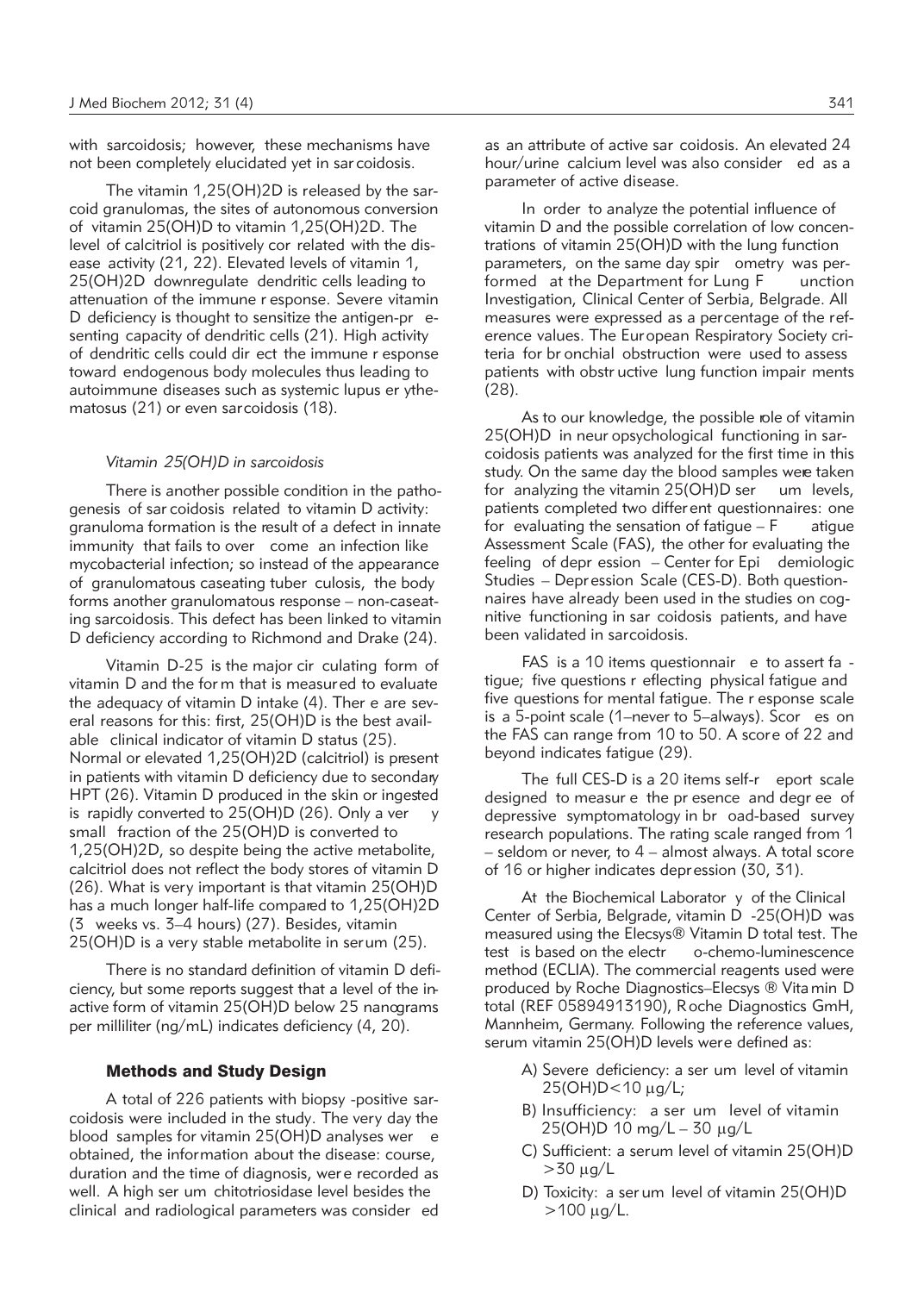#### *Patients*

Two hundred twenty-six patients with biopsy positive sarcoidosis were analyzed; 163 female/63 male, mean age  $48 \pm 11$  years. Considering the stage of lung disease the patients were divided into a group without parenchymal lesions, stage 0–1 of the lung disease (140 pa tients) and a group with parenchymal lesions, stage 2– 4 of the lung disease (85 patients). In the analyzed group 57 (25.2%) were patients with acute sar coidosis and  $168 (63.7%)$ patients with chronic disease.

*Acute sarcoidosis* was defined as a for m of the disease that persisted for less than 2 years; the type of the disease that sometimes has an abr upt onset (with symptoms like er ythema nodosum, polyarthralgia and bilateral hilar adenopathy and occasionally diffuse pa renchyma infiltration) but tends to remit spontaneously.

*Chronic sarcoidosis* we defined as a for m of the disease with both symptoms and signs of sar coidosis activity and parameters of the activity unr emitting for more than two years. For these patients, therapy only relieves the symptoms and rar ely leads to r esolution of the structural abnormalities.

The statistical analyses wer e done using SPSS, version 15 (Statistical P ackage for Social Science), Chicago, IL.

#### **Results**

Vitamin 25(OH)D serum levels did not show a normal distribution in the analyzed group of sarcoidosis patients. The median value was  $9.47 \quad \mu g/L$ , the percentiles ranging from  $4.49 \mu g/L$  (25<sup>th</sup> percentile) to 16.00  $\mu$ g/L (75<sup>th</sup> percentile), thus suggesting severe deficiency; 52% (117 patients) had vitamin  $25(OH)D$  under 10  $\mu$ g/L.

No statistical significance was found in the differences between the vitamin 25(OH)D ser um levels of female and male patients (Chi-Squar  $e=2.647$ ;  $df=2$ ;  $p=0.266$ ). Con sidering the age of our sarcoidosis patient group, no statistical significance was found between the patients' age and the levels of vitamin 25(OH)D (Chi-Squar e=0.4; df=2; p=0.919) *(Table I)*.

No statistical significance was found when analyzing the stage of the lung disease (parenchymal versus non-parenchymal lesions) (Chi-Squar e=2.253;  $df=2$ ;  $p=0.324$ ).

The mean duration of sarcoidosis in our patient group was  $7.21 \pm 6.74$  years, ranging fr om 32 years (in one patient) to one year (in 22 patients). In a majority of our patients (41–18%), the diagnosis of sarcoidosis was established in May *(Figure 1)*.

When analyzing the season when the diagnosis of sarcoidosis was established (the months of the year) no statistical cor relation was found considering Table I Vitamin 25(OH)D subgroups in patients with sarcoidosis

| Vitamin 25(OH)D |            |                        |                      |     |  |
|-----------------|------------|------------------------|----------------------|-----|--|
| Gender          | Sufficient | Relative<br>deficiency | Severe<br>deficiency |     |  |
| Male            |            |                        | 52                   | 63  |  |
| Female          |            | 16                     | 138                  | 163 |  |
| Total           | 16         | 20                     | 190                  | 226 |  |



**Figure 1** Months of the diagnosis in sar coidosis patient group.

the level of vitamin D in the analyzed gr oup (Chi-Square=30.062;  $df=22$ ;  $p=0.117$ ). No statistical significance was found considering the vitamin D levels and du ration of sar coidosis (Chi-Square=5.539, df=2; p=0.063 (Kruskal Wallis Test)).

Statistically significant was the cor relation between the calcium urine levels (24 hour urine) and serum vitamin D in our sar coidosis patients (Chi-Square=6.759;  $df=2$ ;  $p=0.034$ ). The majority of patients with high levels of calcium in the 24 h urine sample were patients with the absolute vitamin 25 (OH)D deficiencies.

When analyzing the course of sarcoidosis (acute vs. chronic) in the light of vitamin 25(OH)D defi ciency, a statistically significant correlation was found in patients with chr onic disease and low levels of serum vitamin 25(OH)D (Chi-Squar e=6.044; df=2; p=0.014) *(Table II)*.

After adjustment for age, gender , height, body mass index, ethnicity and smoking histor y, the mean FVC was 380 µL and FEV1 was 220 mL higher in patients with vitamin D levels above  $20 \mu g/L$ , com-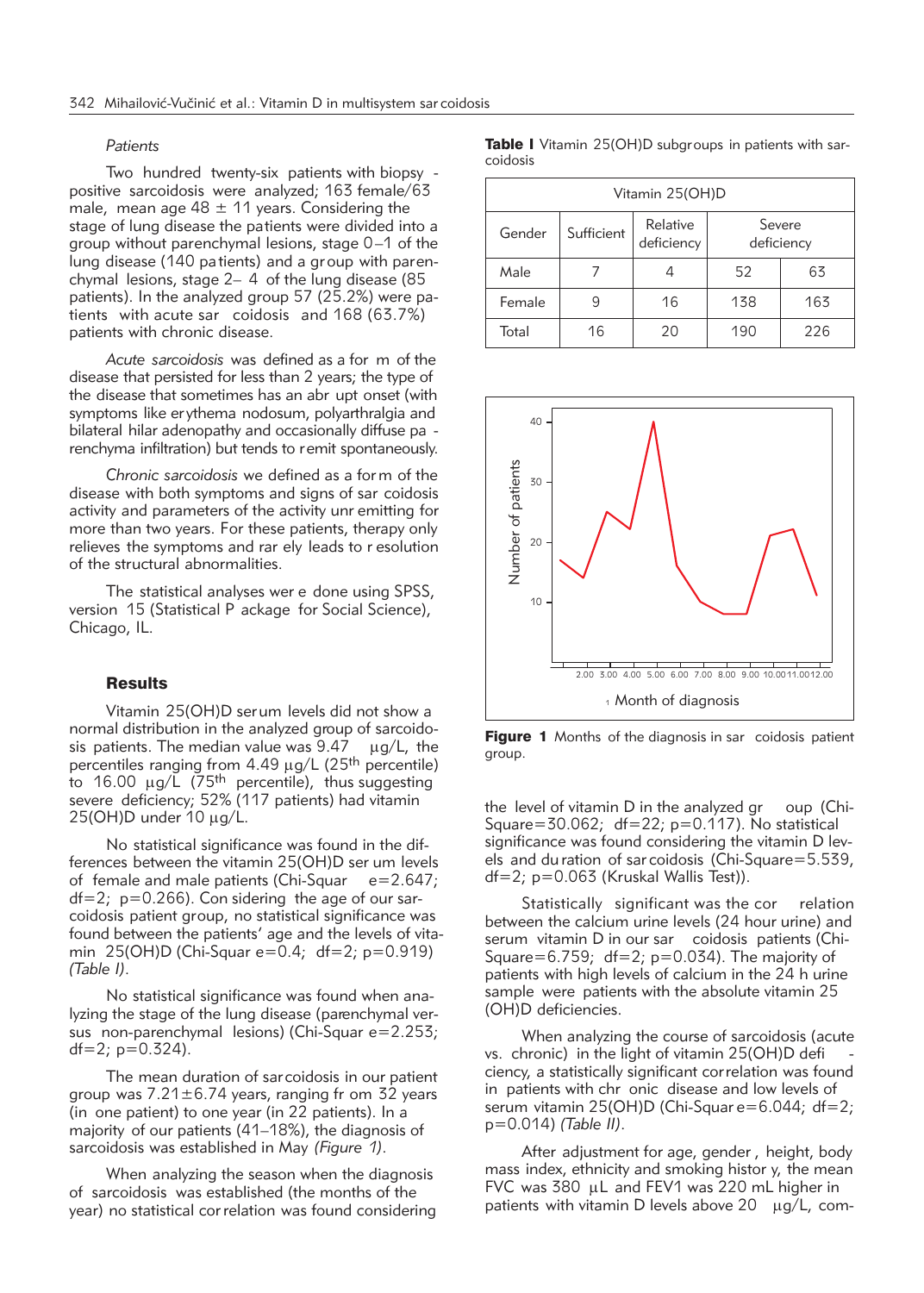|             | 25(OH)D          |                                   |       |
|-------------|------------------|-----------------------------------|-------|
| Course of   |                  | Vitamin 25(OH)D   Vitamin 25(OH)D |       |
| sarcoidosis | $<$ 20 $\mu$ g/L | $\geq$ 20 µg/L                    | Total |
| Acute       | 42               | 15                                | 57    |
| Chronic     | 148              | 20                                | 168   |
| Total       | 190              | 36                                | 226   |

Table II Course of sarcoidosis and vitamin 25(OH)D levels

pared to the gr oup with ser um vitamin 25(OH)D lower than 20  $\mu$ g/L. However, the difference was not statistically significant.

Multiple linear r egression analysis – for ward method for fatigue assessment (dependent variable) revealed a statistically significant r ole of ser um vitamin 25(OH)D levels to pr edict the sensation of fatique ( $R^2 = 0.878$ ; p=0.038 ( $\beta = 0.216$ )). Multiple linear regression analysis – for ward method was also used to assess the feeling of depression in relation to vitamin 25(OH)D. The analyses revealed a statistically significant r ole of vitamin 25(OH)D in pr edicting depression in patients with sar coidosis  $(R^2=0.80;$  $p=0.000 ( \beta = 0.391)$ ).

# **Discussion**

The incidence of sar coidosis varies thr oughout the world. The highest annual incidence is found in northern Europe with 5–40 cases per 100,000 people, while the lowest is recorded in Japan (1). Sarcoidosis occurs most fr equently in the winter months when vitamin D levels are low. Further on, sarcoidosis is more prevalent in ar eas that are farther from the Equator (32, 33).

#### *Vitamin D deficiency and the risk of developing sarcoidosis*

Sarcoidosis is common in dark pigmented individuals and is particularly high in African- Americans living in the Southern United States, who have a higher incidence of vitamin D deficiency (34, 35). In this population sarcoidosis is found to be a serious multisystem disease with a chr onic course. These populations are evidently the same populations who ar e at higher risk for developing SLE with a more severe clinical course of disease (36).

In a majority of our patients the diagnosis of sarcoidosis was established in May (18%), however , the following circumstances must be consider ed. The diagnosis of sarcoidosis can be problematic (37). On average, patients have symptoms for mor e than 3 months before diagnosis and r equire three or mor e encounters with health car e providers before the diagnosis can be established (38). P atients with sarcoidosis presenting with pulmonar y symptoms often experience a delay in the diagnosis of sar coidosis, as

In keeping with the previous reflections, we might conclude that sarcoidosis in our patients occurred most frequently in February, one of the winter months when vitamin D levels are low.

The exact incidence of sar coidosis is pr ecisely known only for the countries with a central r egister. In Serbia it varies fr om 16 to 20/100 000, counted on the basis of the r egister of the Serbian Association of Sarcoidosis (http://www.wasog.org/sarcoidosis\_O\_ world.htm), almost the same as in some parts of the United States of s imilar latitude (40). The clinical form of sarcoidosis in our patient group was predominantly chronic disease (63.7%) with low serum vitamin 25(OH)D levels; patients with ser um 25(OH)D under  $10 \mu g/L$  (117 patients) all had chronic disease.

The majority of patients with high levels of calcium in the 24 h urine sample wer e patients with the severe vitamin 25(OH)D deficiencies. The correlation was statistically significant, demonstrating two facts: a) patients with hypercalciuria have active sarcoidosis; so the active for m of the disease is evidently r elated to low vitamin 25(OH)D levels; b) on the other hand, the majority of patients with hypercalciuria have active sarcoidosis and they ar e strongly recommended to avoid sunlight, and the supplementation of vitamin D or dietary intake ar e also not suggested. How to restore low vitamin 25(OH)D levels is a clinically serious problem in this gr oup of patients. The issue becomes even more severe when we consider the fact that patients with a chr onic course of sar coidosis all have  $25(OH)D$  le vels beyond 10  $\mu q/mL$ . These patients need continuous corticoster oid therapy, which in morbostatic doses can lead to weight gain. Previous studies confir med the body mass index (BMI) >25 found in our sar coidosis patient group in more than 30% of patients (41). Obesity has been associated with low ser um levels of vitamin D. The logic explanation for such an obser vation is probably the life style of the individuals with BMI >25 (sedentary, indoors, not exposed to sunlight in order to hide the overweight). Besides, there is the fact that vitamin D is a fat-so luble vitamin that is taken up by adipose tissues (42–46).

#### *Relationship of vitamin D status and lung function in patients with sarcoidosis*

A few studies have investigated the r elationship of vitamin D and lung function in patients with COPD. Two small studies of adults and childr en with asthma have found positive associations between ser um 25(OH)D concentrations and FEV1 (47, 48).

In the Third Nutrition Survey (NHANES III) strong positive relations between serum 25(OH)D intake and FEV1 (forced expiratory volume in one second) and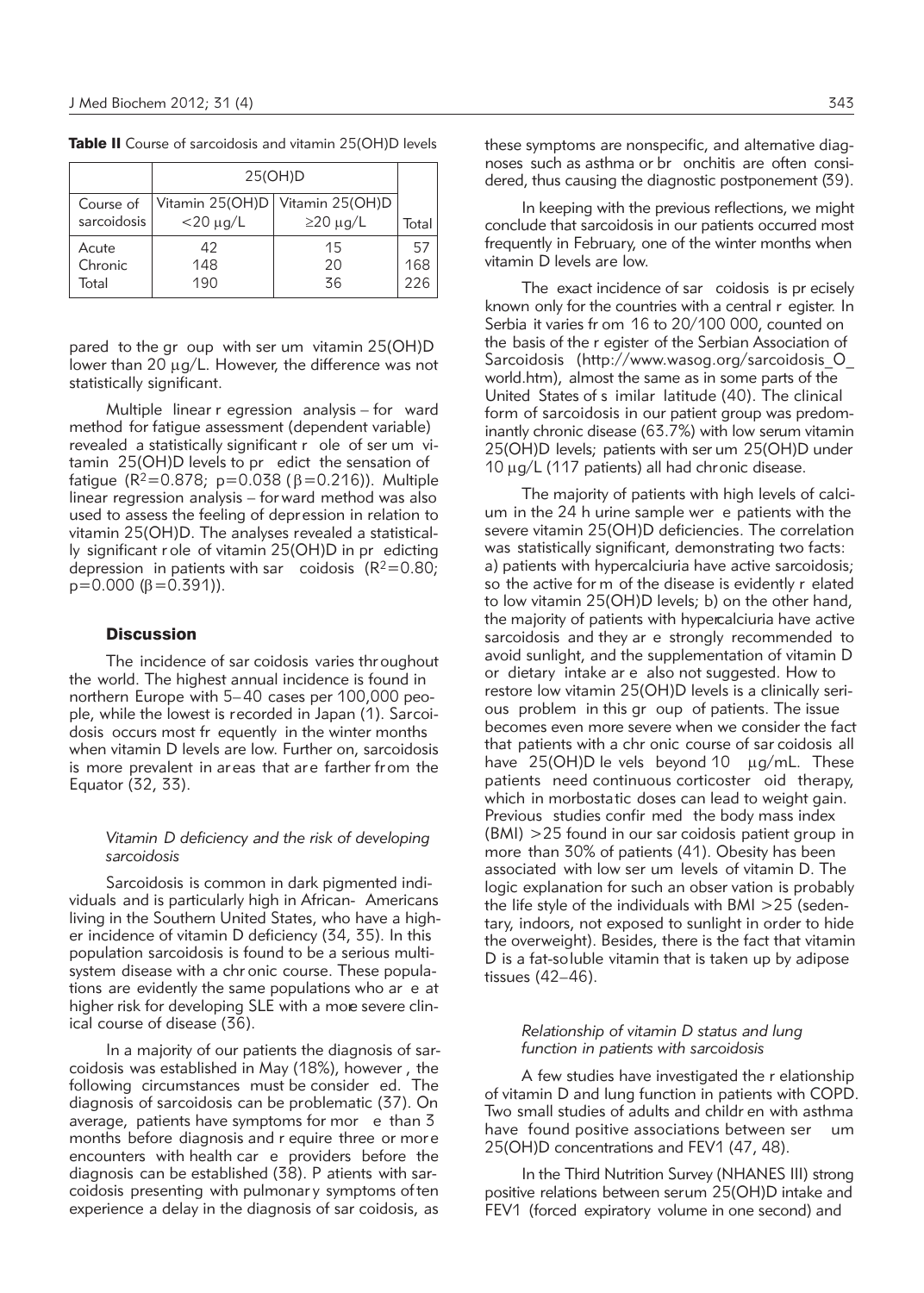FVC (forced vital capacity) wer e reported (49). In our patient group 73% of chronic sarcoidosis patients have been found to have bronchial obstruction (50). Although in sarcoidosis the exact mechanism of br onchial obstruction is not completely explained and the mechanism of the obstr uction definitely differs fr om the one in COPD, in our analyzed group we found patients with serum vitamin 25(OH)D under 20 mg/L had FVC 380 mL lower compared to patients with a 25(OH)D level of 20  $\mu$ g/mL; also, the FEV1, suggesting br on chial obstruction, was 220 mL lower in the same gr oup of patients with low vitamin 25(OH)D under 20 mg/L. Almost no differ ence was noticed in the flows of the small airways. There is evidently a certain r elationship between the serum concentrations of vitamin 25(OH)D, FEV1 and FVC. This is the first study on this issue in sarcoidosis. Further studies ar e necessary to deter mine whether supplementation with vitamin D, when pos sible, is of any benefit in these patients.

# *Vitamin D and neuropsychological functions in patients with sarcoidosis*

*Vitamin D and fatigue in sarcoidosis.* »Fatigue is a common symptom and the symptom that has been with us forever...« were the words doctor Om Sharma used to start his editorial article on fatigue in sarcoidosis written for the Eur opean Respiratory Journal in 1999. As Samuel Butler stated: »Life is one long pr ocess of getting tired« (51). The occurence of fatique in sarcoidosis is well known, but the exact incidence has not been established and varies fr om 30 to 70% de pending on the age, sex, race of patients and or gan involvement in the granulomatous pr ocess (52). The sensation of fatigue in sarcoidosis has been studied for years. Most of the recent studies explored the possible cause of exhaustion in sar coidosis patients as well as the most reliable way of measuring it. However , very little is known about the r elation between vitamin D and fatigue in sarcoidosis. As to our knowledge, this is the first modest observation on this topic.

There are many causes of fatigue in sar coidosis such as: inflammation in general and metabolic de rangement, myopathy, sleeping disor ders, specific types of pain: chest pain, arthralgia, lack of exer cise and psychological factors – a significant number of sarcoidosis patients were diagnosed with depr ession, a major symptom of which is fatigue (53).

In order to analyze the influence of serum 25(OH) D levels on the sensation of fatigue in our patient group we used multiple linear r egression – for ward method, with FAS score as a dependent variable. Thr ee predictive models wer e available. The first one explains the fatigue in the light of high serum chitotriosidase, meaning the disease activity, which is important to support the previously mentioned fact of general inflammation leading to f atigue  $(R^2 = 844; p = 0.000)$ . The second model explains fatigue due to a chr onic course of sarcoidosis and general inflam mation  $(R^2=0.873)$ ; p=0.000), while the third model definitely best supports

the theory of fa tigue in r elation to vitamin 25(OH)D serum levels ( $R^2 = 0.878$ ; p=0.038).

*Vitamin D and depression in sarcoidosis.* In 1998 Landsdowne and Provost found that supplementation of vitamin D (400–800 IU per day) for five days during late winter had a significant positive effect on mood (54). A couple of years later Vieth et al. (55) demonstrated im proved wellbeing af ter vitamin D supplementation for three months both when a low dose of 600 IU per day and a higher dose of 4000 IU per day was administered.

Receptors for vitamin D have been found in the brain and spinal cord (56), and it appears that vitamin D is significantly involved in a number of physiological actions in the brain, including modulation of acetylcholine and catecholamines, transmitters that are known to be involved in the r egulation of emotional behavior (56).

In our sarcoidosis patient group we analyzed the feeling of depression in relation to serum vitamin D levels. Low serum vitamin D25(OH) was significantly associated with a high depression score. Multiple linear regression – for ward method analysis was used (dependent variable CES-D scor e). The best expla nation for depression in sarcoidosis was obtained in a model consisting of vitamin 25(OH)D and 24 hours urine calcium excr etion, thus suggesting the following: calcium 24 hours urine levels ar e a reflection of the sarcoidosis activity. The vitamin 25(OH)D is the one, with its low levels, pr edicting the depr essive mood besides the active disease in the analyzed group of sarcoidosis patients ( $R^2$ =0.800; p=0.000).

# **Conclusion**

In conclusion, our r esults show that vitamin 25 (OH)D deficiency is a gr eat problem in sar coidosis. Despite the autonomous production of the active calcitriol at the sites of granuloma formation, the insufficiency of 25(OH)D seems to be an important contributing factor in pr edicting the course of chr onic disease, lung function impairments and cognitive failures such as fatigue and depression. The fact that the majority of the analyzed sar coidosis patients had totally deficient ser um 25(OH)D levels made this importance even more notable. Calcium metabolism disorders in sarcoidosis, however, make the pr oblem even worse, for the supplementation and sunlight exposure can be acceptable only for patients with normal levels of serum or urine calcium.

*Acknowledgements*. The pr esent work was supported by the Ministr y of Science and Education of the Republic of Serbia on the basis of Contracts No 175046, 175081 and 175036.

# Conflict of interest statement

The authors stated that there are no conflicts of interest regarding the publication of this article.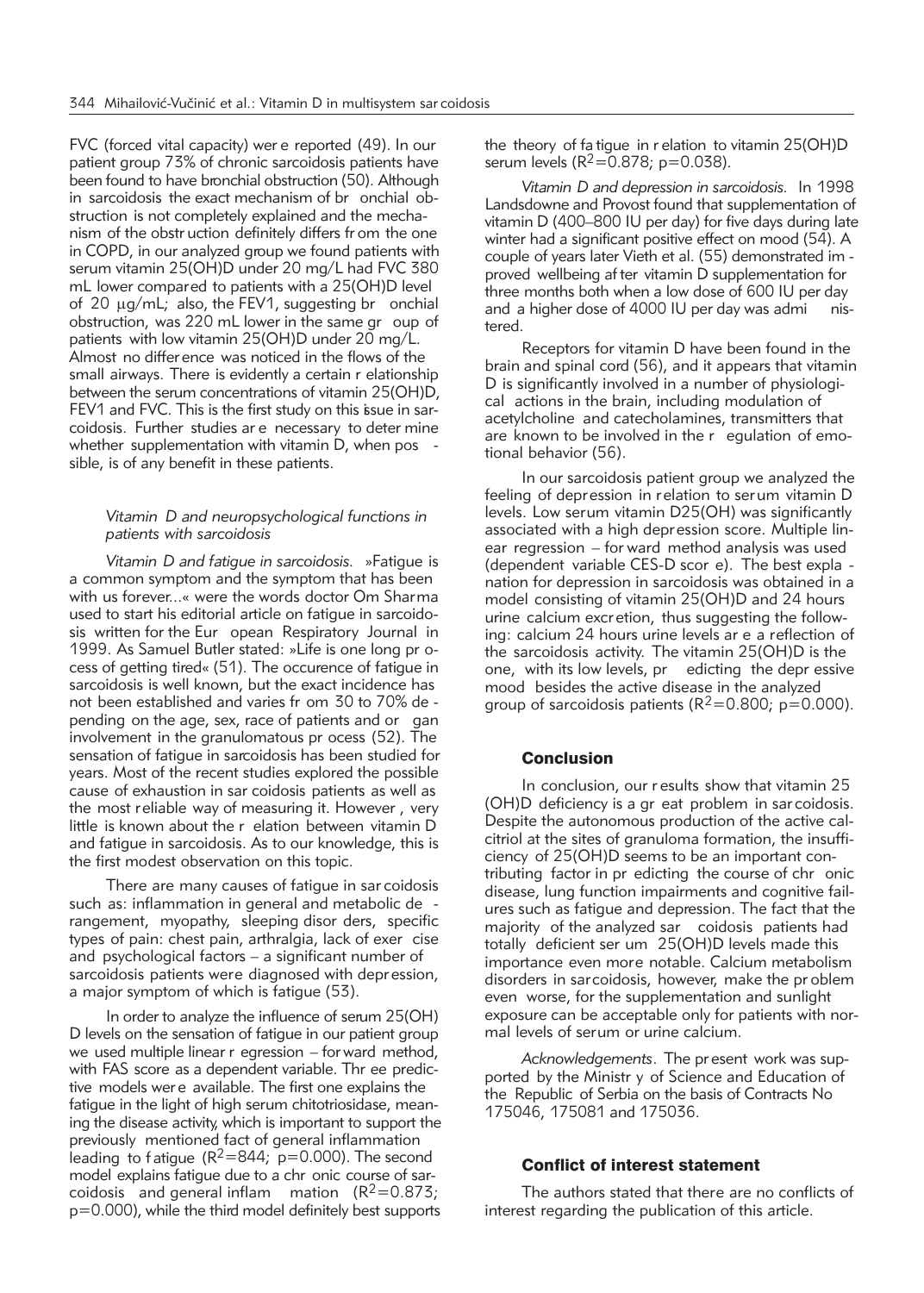### **References**

- 1. Iannuzzi MC, Rybicki BA, Teirstein AS. Sar coidosis. N Engl J Med 2007; 357: 2153–65.
- 2. Vučinić V, Šumarac Z, V uković M, Stjepanović M, Omcikus M, Videnović J, Skodrić- Trifunović V, Filipović S. 25(OH)D3 Vitamin Ser um Levels Associated W ith Chronic Sarcoidosis. Chest October 2011 vol. 140 no. 4 Meeting Abstracts 617A.
- 3. Bozzetto S, Carraro S, Giordano G, Boner A, Baraldi E. Asthma, allergy and respiratory infections: the vitamin D hypothesis. Allergy 2012; 67(1): 10–17.
- 4. Holick MF. Vitamin D deficiency. N Engl J Med 2007; 357: 266–81.
- 5. Merlino LA, et al. Vitamin D intake is inversely associated with r heumatoid arthritis: r esults from the Iowa Women's Health Study . Arthritis Rheum 2004; 50: 72–7.
- 6. Hypponen E, Laara E, R eunanen A, Jar velin MR, Virtanen SM. Intake of vitamin D and risk of type 1 diabetes: a birth cohort study. Lancet 2001; 358: 1500–3.
- 7. Kidd MP. Vitamins D and K as Pleiotr opic Nutrients: Clinical Importance to the Skeletal and Car diovascular Systems and Preliminary Evidence for Syner gy. Altern Med Rev 2010; 15(3): 199–222.
- 8. Melamed ML, Michos ED, Post W, Astor B. 25-hydroxyvitamin D levels and the risk of mortality in the general population. Arch Intern Med 2008; 168: 1629–37.
- 9. Dobnig H, Pilz S, Scharnagl H, et al. Independent association of low ser um 25-hydroxyvitamin D and 1,25 dihydroxyvitamin D levels with all-cause and car diovascular mortality. Arch Intern Med 2008; 168: 1340–9.
- 10. Peterlik M, Boonen S, Cr oss HS, Lamber g-Allardt C. Vitamin D and calcium insufficiency-related chronic diseases: an emerging world-wide public health pr oblem. Int J Environ Res Public Health 2009; 6: 2585–607.
- 11. Holick MF. The vitamin D deficiency pandemic and consequences for nonskeletal health: mechanisms of action. Mol Aspects Med 2008; 29: 361–8.
- 12. Harrell GT, Fisher S. Blood chemical changes in Boeck's sarcoid with particular reference to protein, calcium and phosphatase values. J Clin Invest 1939; 18: 687–93.
- 13. Henneman P, Dempsey E, Carol E, et al. The cause of hypercalcemia in sarcoidosis and its treatment with cortisone and sodium phytate. J Clin Invest 1956; 35: 1229–42.
- 14. Singer FR, Adams JS. Abnormal calcium homeostasis in sarcoidosis. N Engl J Med 1986; 315: 755.
- 15. Sharma OP. Vitamin D, calcium, and sarcoidosis. Chest 1996; 109: 535–9.
- 16. Sharma OP. Vitamin D and sarcoidosis. Curr Opin Pulm Med 2010; 16: 487–8.
- 17. Burke RR, Rybicki BA, Rao DS. Calcium and vitamin D in sarcoidosis: how to assess and manage. Semin Respir Crit Care Med 2010; 31: 474–84.
- 18. Sweiss NJ, Lower EE, Korsten P, Niewold TB, et al. Bone Health Issues in Sar coidosis. Curr Rheumatol R ep 2011; 13: 265–72.
- 19. Adamas J, Gacad M. Characterisation of 1 alfa hydr oxylation of vitamin D ster ols by cultured alveolar macrophages from patients with sarcoidosis. J Exp Med 1985; 161: 755–65.
- 20. Stechschulte SA, Kirsner RS, Federman DG. Vitamin D: bone and beyond, rationale and r ecommendations for supplementation. Am J Med 2009; 122: 793–802.
- 21. Ben-Zvi I, Aranow C, Mackay M, Stanevsky A, K amen DL, et al. The impact of vitamin D on dendritic cell function in patients with systemic lupus erythematosus. PLoS One 5: 2010; e9193.
- 22. Hamada K, Nagai S, Tsutsumi T, Izumi T. Ionized calcium and 1,25 dihydr oxyvitamin D concentration in serum of patients with sar coidosis. Eur Respir J 1998; 11: 1015–20.
- 23. Kavathia D, Buckley JD, R ao D, R ybicki B, Burke R. Elevated 1,25-dihydroxyvitamin D levels are associated with protracted treatment in sar coidosis. Respir Med 2010; 104: 564–70.
- 24. Richmond BW, Drake WP. Vitamin D, innate immunity, and sarcoidosis granulomatous inflammation: insights from mycobacterial r esearch. Curr Opin P ulm Med 2010; 16: 461–4.
- 25. Dawson-Hughes B, Mithal A, Bonjour JP , et al. IOF position statement: vitamin D r ecommendations for older adults. Osteoporos Int 2010; 21: 1151–4.
- 26. Kennel KA, Drake MT, Hurley DL. Vitamin D deficiency in adults: when to test and how to treat. Mayo Clin Proc 2010; 85(8): 752–7.
- 27. Thacher TD, Clarke BL. Vitamin D insufficiency . Mayo Clin Proc 2011; 86(1): 50–60.
- 28. Miller MR, Hankinson J, Br usasco V, et al. Stan dardization of spirometry. ATS/ERS Task Force: Standardization of Lung Function Testing. Eur Respir J 2005; 26: 319–38.
- 29. De Vries J, Michielsen H, Van Heck LG, Drent M. Measuring fatigue in sar coidosis: The Fatigue Assessment Scale (FAS). British Journal of Health Psychology 2004; 9: 279–91.
- 30. Chang JA, Curtis JR, P atrick DL, et al. Assessment of health-related quality of life in patients with interstitial lung disease. Chest 1999; 116: 175–82.
- 31. Chang B, Steimel J, Moller DR, et al. Depr ession in sarcoidosis. Am J R espir Crit Car e Med 2001; 163: 329–34.
- 32. Ginde AA, Liu MC, Camargo CA. Demographic differences and trends of vitamin D insufficiency in the US population, 1988–2004. Ar ch Intern Med 2009; 169(6): 626–32.
- 33. Edmondstone WM, Wilson AG. Sarcoidosis in Cauca sians, Blacks, and Asians. Br J Dis Chest 1985; 79(1): 27–36.